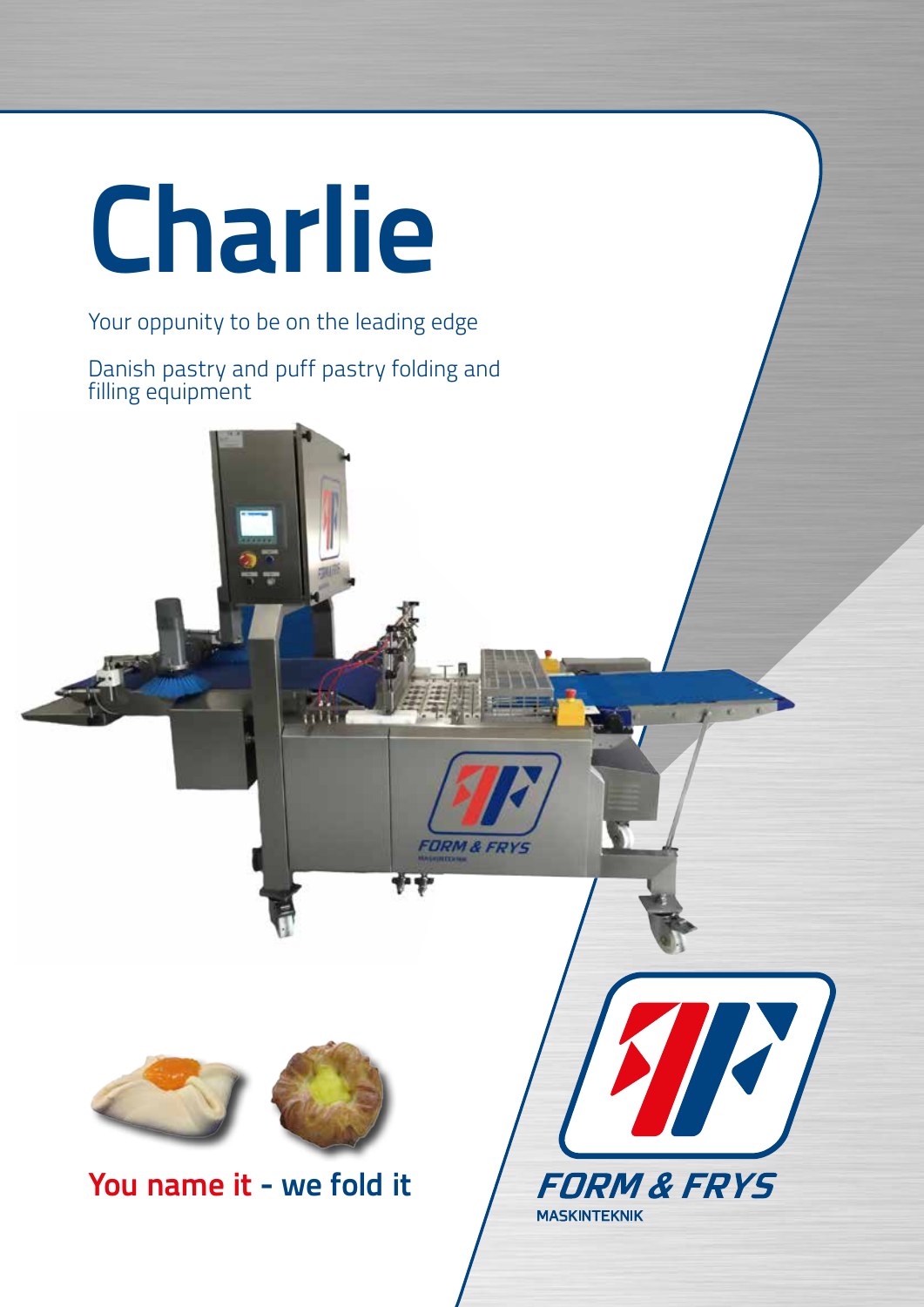## **THE CHARLIE FOLDING MACHINE**

CHARLIE is the most flexible machine in the range, quickest to switch between products, however still in a industrial environment.

Form & Frys started in the 80's, CHARLIE came in mid 90's and is still our most well known machine type all around the world.

CHARLIE is the result of the baker's desire to automate the hand folding process and increase the overall efficiency and final product quality.

This unique machine is, as standard equipped to shape and fill two different products in the same tool. Traditional DANISH crown "4 fold" and diamond "2 fold".



### **Capacity up to 9.000 products/hour for 500 mm sheet width.**

The Charlie folding machine is compact and flexible, easy retoolable to new or more products.

### **Charlie can produce all kinds of products!**

**Capacity Example** From a dough sheet of 500 mm

**Tool size: 75 x 75 x 6 rows** Dough square: 75 x 75 mm Output per row: 1.500 products/hour Output 6 row: 9.000 products/hour

**Tool size: 100 x 100 x 5 rows** Dough square: 100 x 100 mm Output per row: 1.600 products/hour Output 5 rows: 8.000 products/hour

**Tool size: 125 x 125 x 4 rows** Dough square: 125 x 125 mm Output per row: 1.275 products/hour Output 4 rows: 5.100 products/hour







**Products**



Strip cutting on the inlet conveyor Cutting to create unique product Fillo dough product Cretan, area unique product





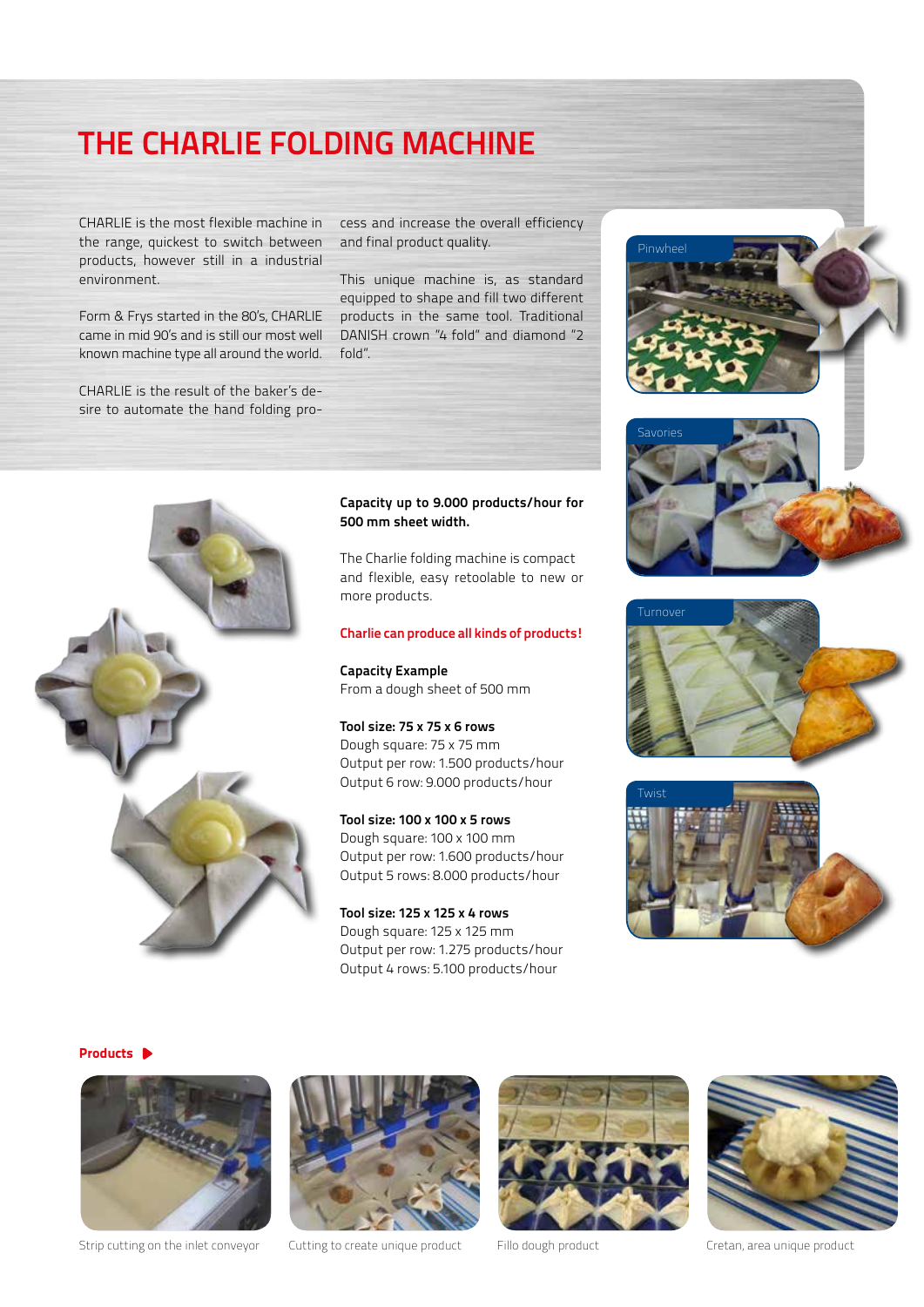









OVER LAP 2-FOLD

TWIST

## **Standard size and products:**

Dough thickness between 2.5 and 5 mm. All products are folded from puff pastry or Danish pastry dough. Dough square size: 75 x 75, 100 x 100, 125 x 125 or 150 x 150.

Pinwheel products are made via additional pressing device and turnover products require additional tool set complete.

# **PISTON FILLER**

Form & Frys's range of pneumatic depositing machines.

- Wide product range
- User friendly
- Height adjustable
- Slim in design
- Allow the machine to be used for multiple purposes.













Cookie like Outlet conveyor Final products, folded/shaped and filled